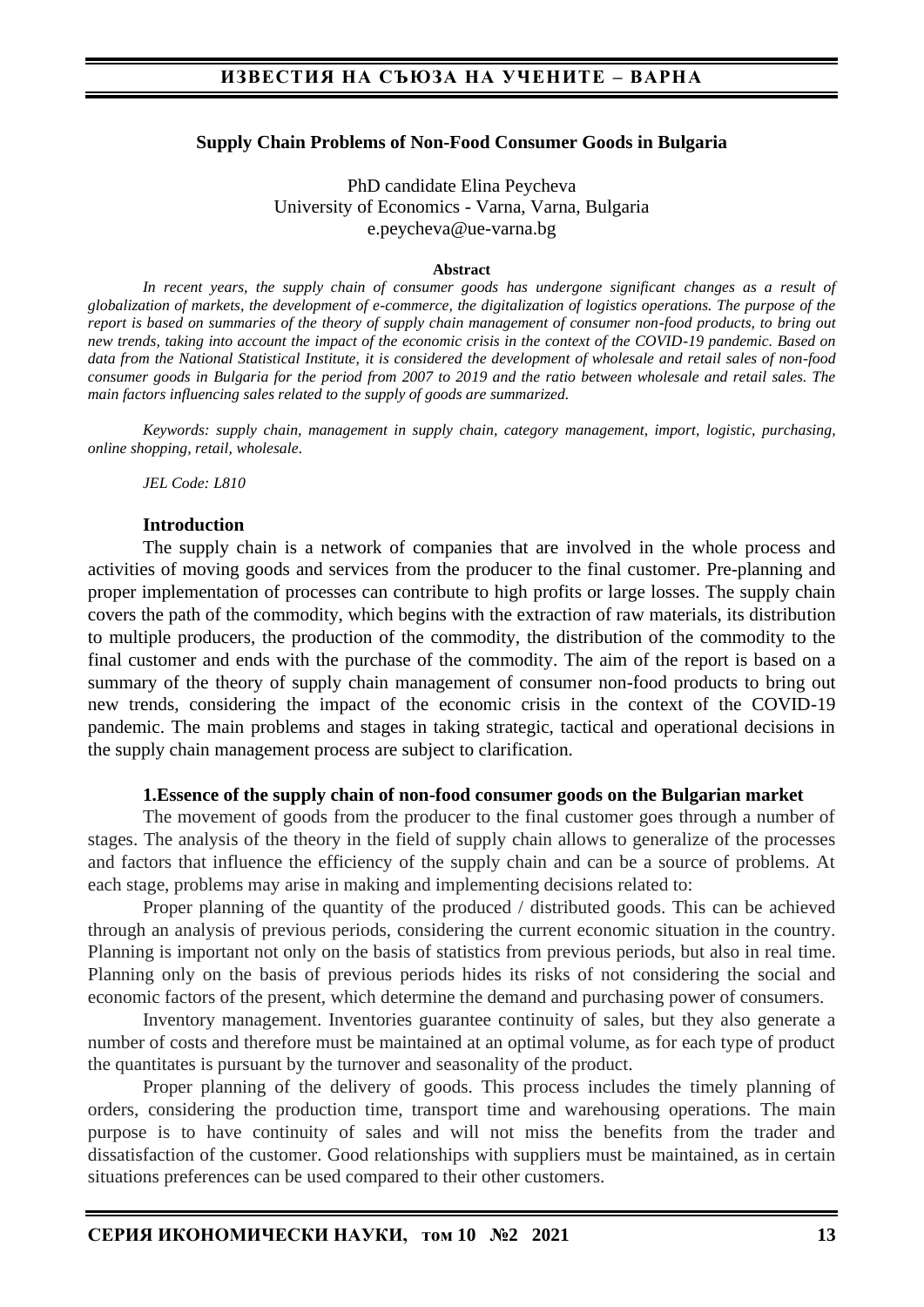### **IZVESTIA JOURNAL OF THE UNION OF SCIENTISTS - VARNA**

The price level of the products. It is really important to calculate correctly the final sale price of the goods. It must be competitive in the first place, in line with market price levels, but at the same time it must bring profit to the producer or trader. It is necessary to pay special attention to the price of seasonal products and services. Usually at the end of the season, they are sold at big discounts, in many cases the purpose is to have with free funds for future investments.

The development and implementation of an appropriate competitive strategy. The company should have a competitive strategy for each group of goods, product category that it offers. The competitive strategy is formed on the basis of the analysis of the competitive environment, the main competitors and the competitive position of the product.

After-sales service. The trader's commitment to the commodity does not end with its sale. According to the Bulgarian legislation, each product has a minimum warranty of two years and the trader is obliged to assist the customer in case of a defect or other type of dissatisfaction after the sale of the product. (Blagoeva et al., 2008)

Consumer goods can be locally produced or imported from foreign producers. In both cases, the successful sales of a product are related to its quality parameters, price, place and time of sale. When forming the range, the trader first analyzes the target group of consumers for whom the product is intended, considering personal, cultural, economic and social factors (Marinov et al., 2013). The products are bought by the customers not because of the product itself but for the benefits that the products will deliver to the customer. The successful products are the right value for money.

At present, the import of goods from China and the Middle East is significantly hampered due to extended production times and the complex situation with container transport. The price of sea freight for a 40-foot container from China has risen about six times compared to September 2020, or from \$ 2,500 to \$ 15,000. This mainly predetermines the high jump in the prices of imported goods.

On the other hand, the price of raw materials has risen sharply over the past year. An example is the price of plastics, which has risen about twice as much worldwide and continues to rise. This situation is caused mainly by the Covid-19 pandemic and the impending energy crisis. As early as October 2020, there have been extended production periods of several months, a drastic increase in the price of materials. There is a shortage of containers, ships and staff to transport finished products. There are many situations in which it takes onе or two months to load ready produced products from China. These problems have a detrimental effect, especially on trade in seasonal goods, as the season sales are missed and investment in inventories remains closed until next season. This situation makes the properly and clearly planning for future investments and covering of the current costs almost impossible. On the other hand, the electricity mode being introduced in China necessitates a reduction in factory production. This further prolongs and increases the cost of the production process. Raw material factories, such as aluminum and steel, cannot operate on a daily basis and have to cease operations for months, leading to higher raw material prices and shortages, even at high prices. Factories that produce parts for global corporations such as Apple Inc. and Tesla Inc. they also restrict their activities, and some divisions even stop the production. The whole situation leads to a shortage of raw materials and ready products (Ivanova, 2021).

In this difficult situation for trade between China and European countries, the alternatives for importing of consumer non-food goods into Bulgaria are the countries of the European Union, Turkey, Ukraine, Serbia and others. The problem is that not all goods are produced in these countries or even if they are produced, their price is significantly higher. An example is the price of granite products, which are nearly 2.5 times more expensive in Turkey than in China.

When deciding to import goods, all costs must be calculated correctly, including the after-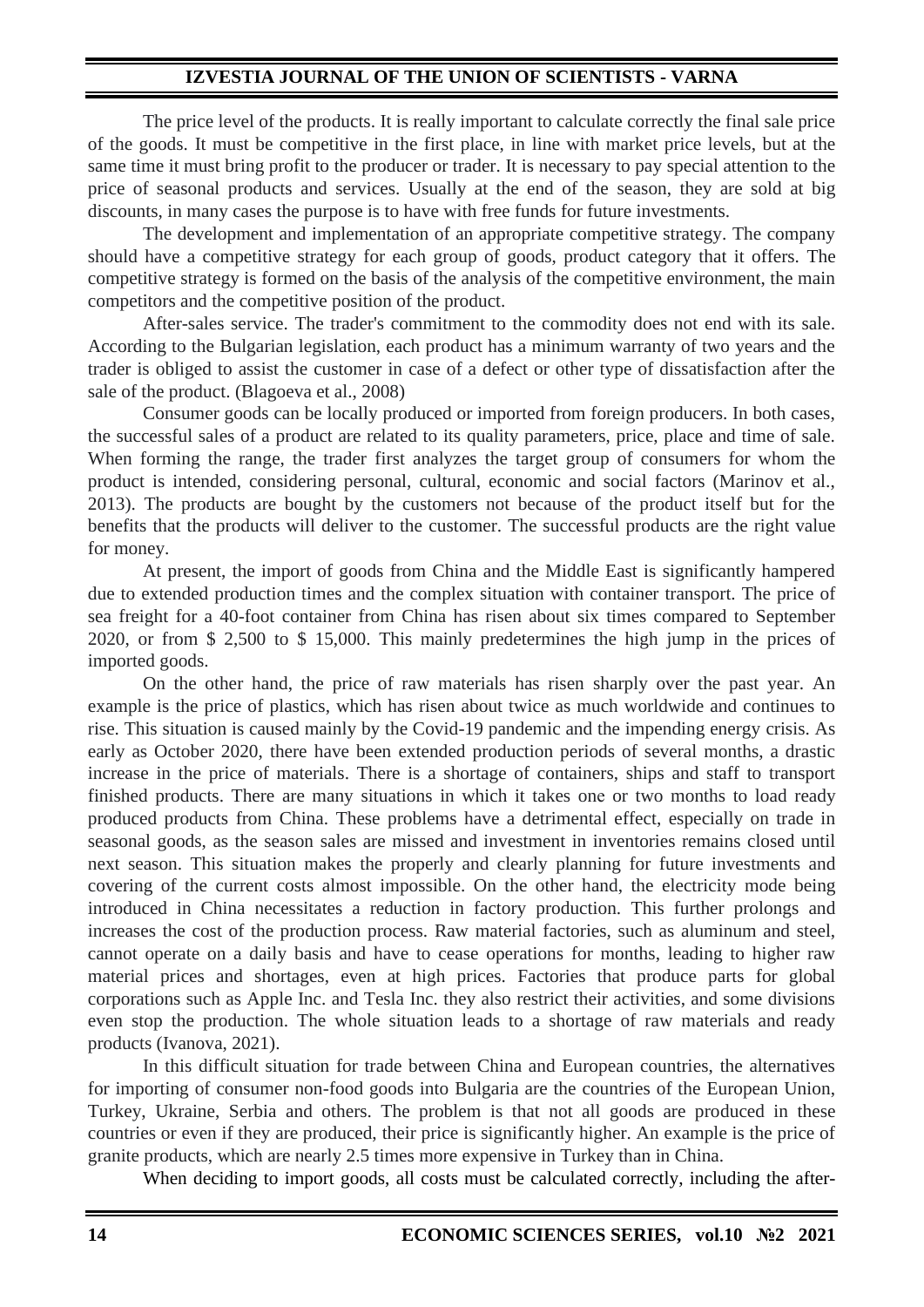# **ИЗВЕСТИЯ НА СЪЮЗА НА УЧЕНИТЕ – ВАРНА**

sales service, which remains at the expense of the trader. In case of a decision for import of goods, the trader bears the risk of:

- increasing the price of raw materials in the production process;

- increase of the logistics costs during the lead time, from the order to the delivery of the goods;

- difficulties in customs clearance and/or imposition of fair import prices under Bulgarian law, which may be higher than the invoiced prices. This further increases the price of the goods and leads to unforeseen costs when paying customs duties and VAT;

- correct labeling of the goods and compliance with Bulgarian regulations, instructions for proper use;

- mandatory certification of the goods and safety in its use;

- confiscation upon import or non-receipt of a permit for distribution at the Bulgarian market;

- defective goods, goods not corresponding to the ordered, hidden defects.

The practice in Bulgaria shows that the wholesale trade in consumer non-food goods is mainly with imported goods, mostly due to the lack of local production of such goods. Many of the Bulgarian hypermarket chains import a large part of the range themselves or make direct deliveries from local producers. Retail chains are vertically integrating and bypassing wholesalers by increasing their own profits and being able to offer goods at lower prices, including through competitive price wars in order to attract more customers.

The foreign chains operating in Bulgaria carry out their own import in large volumes through central distribution warehouses in Europe, from which they deliver the goods to their warehouses in the country or directly to the retail stores. The concentration of wholesale and retail activities and large volumes of delivery lead to a reduction in the level of costs for the delivery of goods, economies of scale are achieved – reduction in logistics costs, reduction in delivery price dictated by the large volume of purchased goods, reduction of all associated costs for the movement of a larger volume of goods to the final customer in different countries in Europe.

### **2. New trends in the supply chain management of consumer non-food goods**

The increasing importance of the supply chain determines the attempts to continuously update the processes it covers in order to fully optimize it, reduce potential (human) errors and strive for full customer satisfaction. The main trends in the management of the supply chain can be summarized in the following areas:

Automation and use of artificial intelligence. Many of the operations in the supply management process can be performed by tasks that are used for certain parameters, and can also be performed by artificial intelligence. In this case, the software is programmed as an assistant that releases the person for more important tasks that the software would not be able to handle.

Digitalization. It is a process of using information in digital format. In this way, all actions remain as history or archive, easier access by company employees to information, the system becomes more mobile and easier to manage. The first most important step towards digitalization is the selection of appropriate software for the needs of the company and its adaptation. The digitalization of information in a company provides transparency and predictability for the future, which reduces the probability of errors and delays in the preparation of orders.

Cloud-based technologies. The introduction of cloud technologies ensures access to a large amount of information anytime and anywhere, which makes management extremely flexible and accurate in making decisions at any time.

Improving relationships. In a small market like Bulgaria, competitors are known and monitored constantly. Any victory over a competitor is considered a success. But if competitors join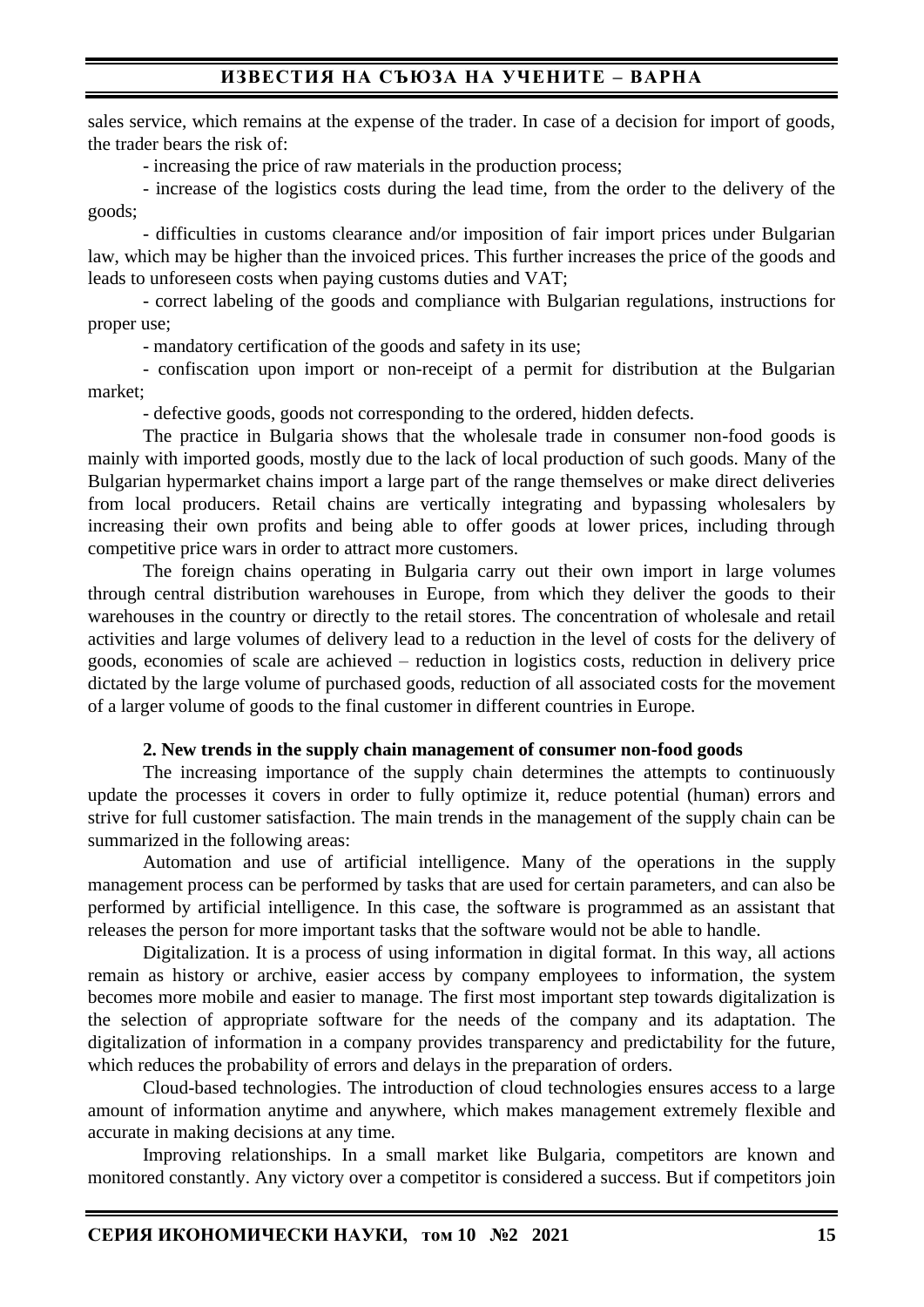# **IZVESTIA JOURNAL OF THE UNION OF SCIENTISTS - VARNA**

efforts in some area of their business, in some of the supply chain operations, it is possible that the final result will be a greater overall profit and therefore for each company- participant. The integration aims to reduce the strength of suppliers and direct customers in negotiations, to optimize costs, as well as to reduce risk and facilitate the coordination of individual processes (Dimitrova, V., 2016). The decision on integration is made after calculating the alternative to "produce or buy" and the strategic results. For example, if two companies that import products from China combine their orders with a Chinese supplier, they will most likely get a good price with the increased quantities of the order and reduced cost for the delivery of the goods. New technologies and, above all, digitalization lead to the emergence of new forms of product distribution, to the entry of new intermediaries and the change of relationships, incl. to the so-called co-opetition. Cooperation between market agents leads to the creation of a new market design (Dimitrova, V., 2013).

Attention to the environment. There is a growing consumer interest in the need to protect the environment. Companies need to adapt this trend strictly individually to their production and distribution in view of the long-term consequences. Such decisions, for example to switch to ecopackaging of the product, lead to the revision of a number of solutions, starting with the replacement of the raw material from which the packaging will be produced.

Recycling of products. The planet's resources are not inexhaustible and this requires the development and introduction of technologies for recycling products and waste materials. The trend is to move from the so-called linear supply chain to a circular supply chain, in which as much of the already unnecessary production as possible is recycled and used for re-production (Evans, 2021).

Usually the movement of goods and raw materials is from the producer to the final consumer. The need to protect the environment, reduce waste products and strive for maximum use of resources raises the need for the emergence. The process of moving goods from customers to the manufacturer is known as reverse logistics and its purpose is to create new value or separate waste. Part of the strategic decisions in the management of the supply chain should be related to the return of unusable goods, hazardous waste (after use of the goods) to the producer. In addition to caring for the environment, the benefits of reverse logistics and the reduction of production costs, saving energy and resources, optimizing the process in the supply chain, which brings both economic and social benefits. "De facto reverse logistics after the closure of the production approach and the study of logistics, including recycling, re-production and waste collection" (Dimitrova, V., 2017, p.16).

### **3. Development of the link in the supply chain of consumer goods in Bulgaria**

Manufacturers, wholesalers and retailers are involved in the supply chain. The role of intermediaries is determined by many factors, the main of which are the type of product and the concentration of producers, wholesale and retail trade. With a low level of concentration in retail, the role of wholesalers is growing, while with the development of retail chains, the latter are increasingly engaging in wholesale operations.

Wholesalers are an important link in the marketing chain. The wholesalers:

- store and maintain inventories, thus ensuring security and continuity of the sales,

- transform the production range into commercial, make additional repackaging, labeling and other activities;

- have developed a network of customers;

- take the risk when purchasing the product from the manufacturer (whether domestically produced or imported), being responsible for hidden defects, slow sales of the product, proper storage and labeling.

The changes in the structure of the supply chain of consumer non-food goods can be represented by the change of the indicator for the unit of movement of goods – the ratio between the share of wholesale sales of consumer goods to the volume of retail sales. The sale of goods and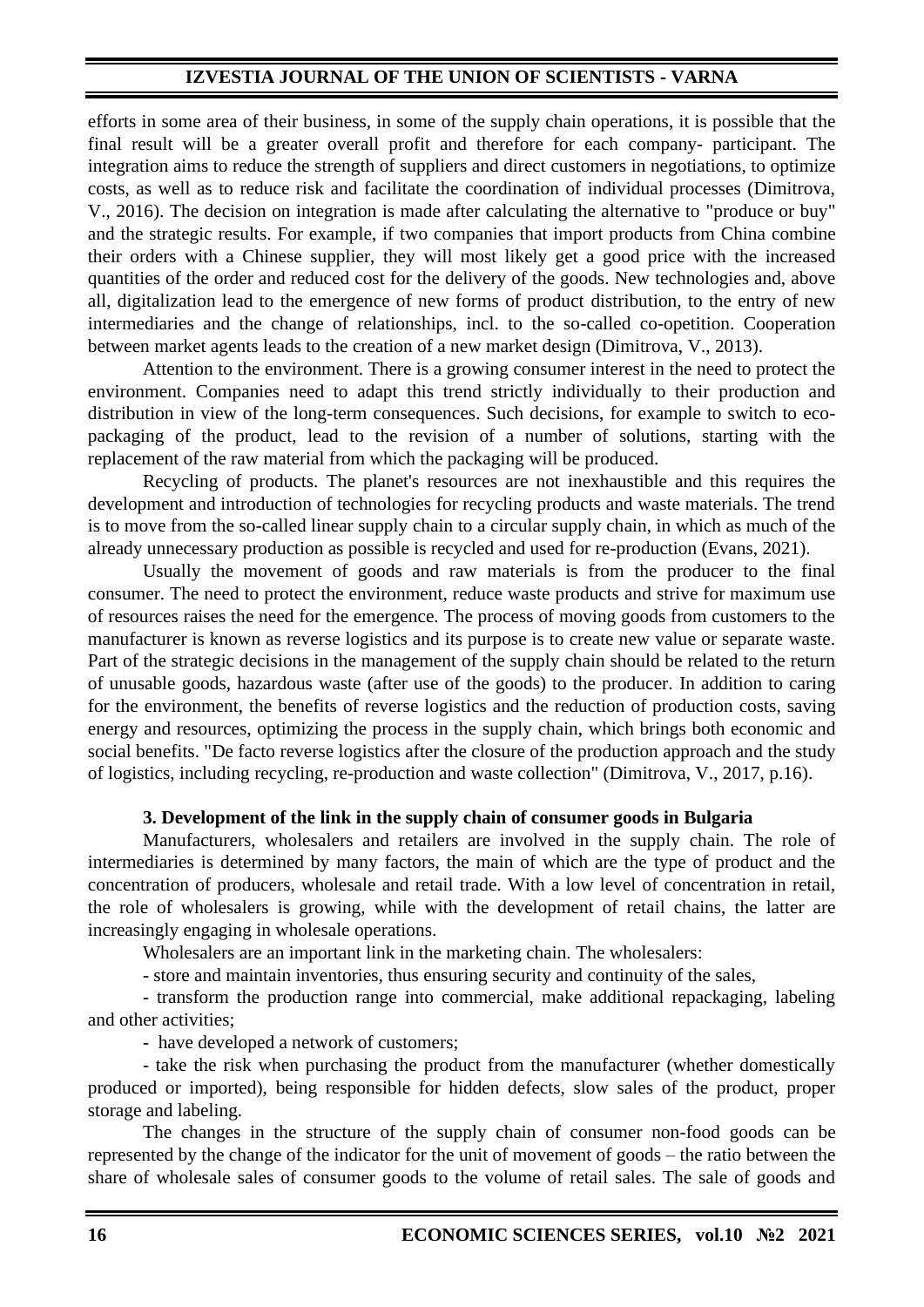# **ИЗВЕСТИЯ НА СЪЮЗА НА УЧЕНИТЕ – ВАРНА**

services and the realization of profit are the ultimate goals of every trader. The sales release funds for future investments, cover expenses for current periods.

The ratio between wholesale and retail sales shows what share of retail sales passes through wholesalers and is a subject of sale, without showing whether the goods pass through a wholesale warehouse. The increase of the coefficient is an indicator for the growth of the role of the wholesale trade and the opposite.

The calculation is based on sales of non-food consumer goods in Bulgaria from 2007 to 2019 according to NSI. The wholesale sales showed that in 2008 there was an increase, then a decrease in 2009 as the volume of sales reached the levels in 2007 due to the financial crisis in the country. This period is followed by a gradual increase of 22% in 2019 compared to 2009 (Figure 1). For the past almost two years, wholesale has been marked by the Covid-19 pandemic.



Figure 1. Wholesale sales of consumer non-food products in Bulgaria in the period 2007 - 2019

### Source: according to NSI data and the author's own presentation

In addition to delays in the production of goods, massive price increases and difficult logistics, especially through sea transport, the way of communication between traders and producers has changed, personal meetings are increasingly avoided, negotiations are held online, many product fairs were canceled, electronic communication is increasingly intensified.

For their part, retailers sell to their customers both through an established store network and through the ever-increasing online trade. In a pandemic environment, online sales are increasingly expanding, avoiding face-to-face meetings between sellers and buyers, as customers are increasingly looking for safer, contactless options for buying goods. This requires retailers to offer more and more conveniences and services for online orders. Customers, in turn, get used to and like the convenience of online shopping. The trend in retail trade is expected to be in the coming years to the increasing penetration of online commerce and its integration with traditional offline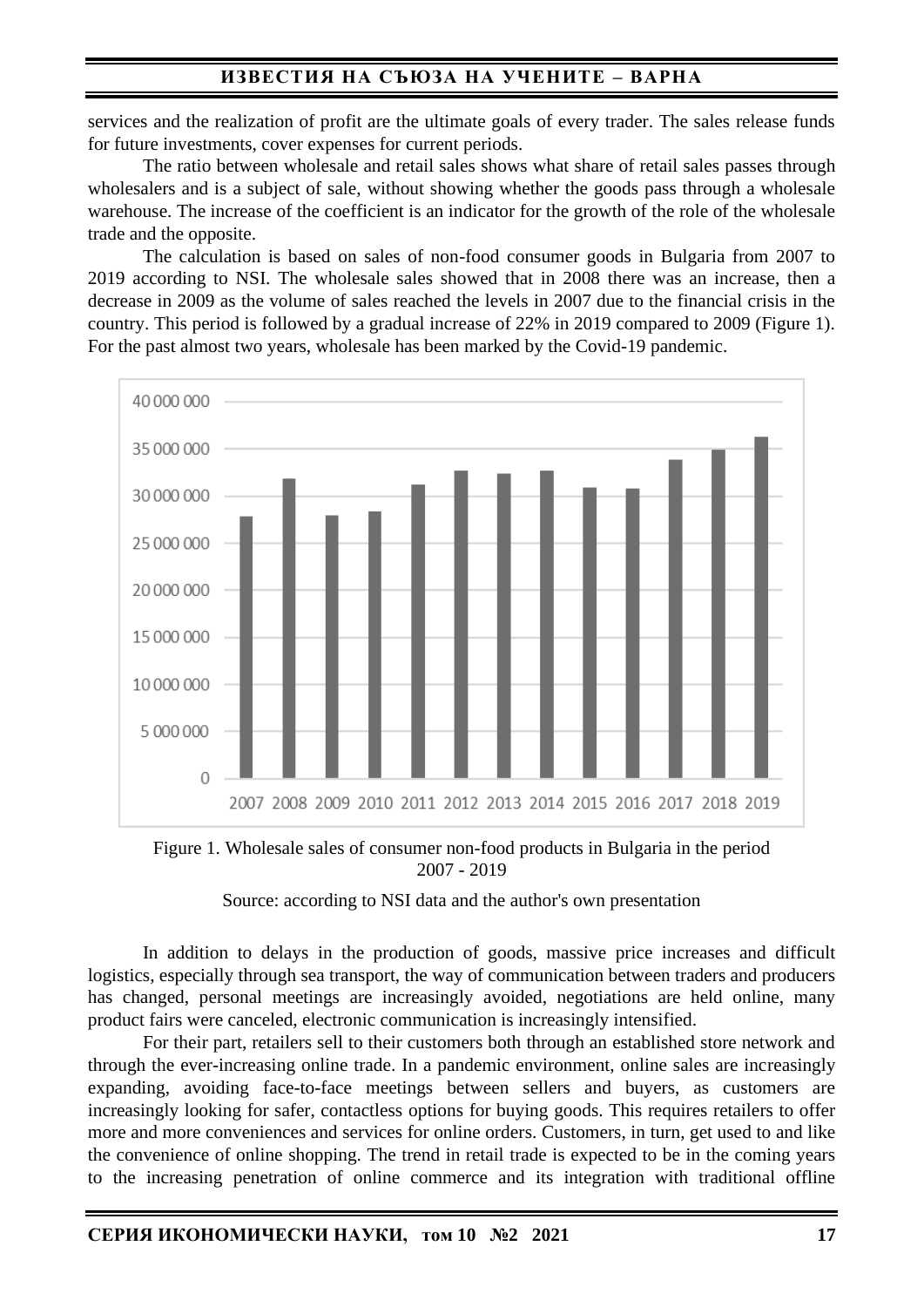commerce, or the transition to the so-called omnichannel commerce, in which all means of communication are offered as a single channel.

Online order service is difficult to be predicted, as customers have the opportunity to shop 24/7, not just during the opening hours of physical stores. On the other hand, customers of online commerce buy fewer products in one purchase than customers in a physical store. Needs and customers must always come first. The delivery of the goods should be able to be controlled by the customer and delivered to a place convenient for him, as well as have the option to change the delivery address. All these and other specifications of online orders make the order for purchase in a physical store more expensive. The importance of speed of execution and optimal use of resources is crucial in the constant change. (Aryapadi, 2020) Expand more e-commerce, retailers are implementing to facilitate the service of online orders.

In order to be possible smooth and temporary movement of the goods from the trader to the customer, when ordering online, an appropriate form of the so-called electronic logistics for the specific supply chain. E-logistics is the part of logistics that supports e-commerce. An organization should be established between partner companies with different functions in the state supply chain of a certain company. E-logistics means not only the movement of material flows (goods and raw materials) in e-commerce, but also the use of information technology and systems at each level that support logistics processes. It is becoming more widespread on information platforms for shared information, through companies seeing market changes in a global manager, not only in accordance with their own company, and you have the opportunity to respond to time by changing the product or service it offers (Vassilev, 2017).

Data on retail sales of consumer non-food products in Bulgaria for the same period show a significant decline in 2009. But unlike wholesale sales, which recovered in 2010, retail sales recorded a larger decline in 2010. Retail sales growth started in 2011 and continued to fluctuate until 2019, when retail sales were 34% higher than in 2009 (Figure 2). For the period 2009-2019 the level of inflation in Bulgaria according to NSI data is minimal, respectively the change in the prices of consumer goods is minimal for the considered period.





Source: according to NSI data and the author's own presentation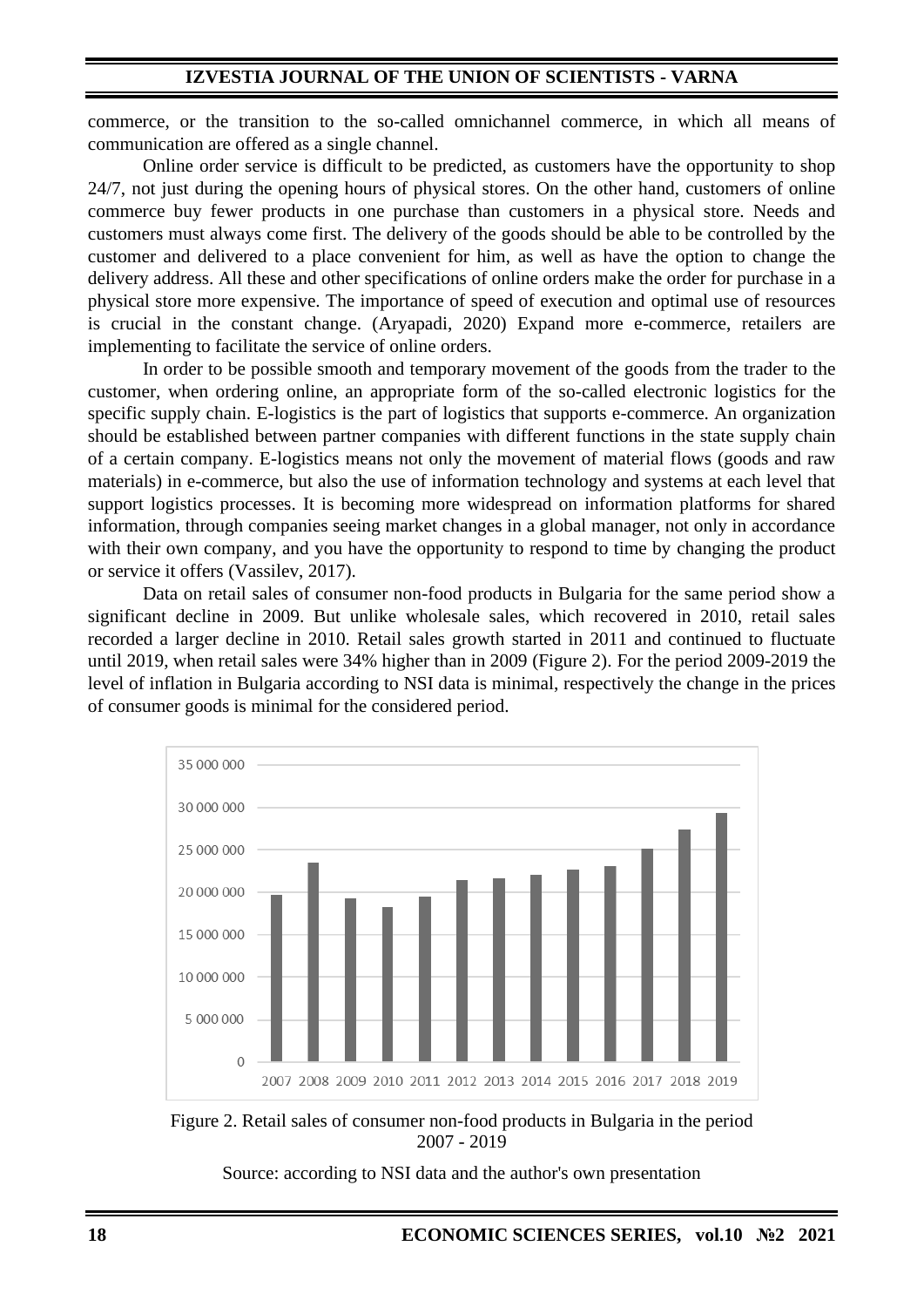# **ИЗВЕСТИЯ НА СЪЮЗА НА УЧЕНИТЕ – ВАРНА**

The efficiency and effectiveness of the supply chain is determined by its organization. The fewer channels the product passes through until it reaches the final customer, the more efficient it is considered to be the channels for its realization. Information about this is carried by the ratio between wholesale and retail sales. The lower its value, the smaller part of retail sales are subject to resale in wholesale. The ratio is calculated by referring the total wholesale turnover to the retail turnover of consumer goods. (Figure 3)



Figure 3. The ratio between wholesales and retail sales of consumer non-food products in Bulgaria in the period 2007 - 2019

Source: according to NSI data and the author's own presentation

At the beginning of the considered period 2007-2019 the ratio rises until 2011, after which it shows trends to reduce. The increase is a result of the larger share of wholesale trade in the conditions of lower concentration of retail trade. After the crisis in 2008, the share of retail chains in the country increased and thus the share of direct supplies from foreign suppliers and imports increased. Lower coefficient values show that more and more retailers have taken over the functions of wholesalers and are buying or importing goods from producers themselves. On the other hand, it means that some wholesalers are building a store network in which they sell directly to final costumers.

### **Conclusion**

We live in very dynamic time marked by the Covid-19 pandemic and the mass transition of all activities to the digital environment, the entry of digital currencies (cryptocurrencies), increasing restrictions on social contacts, deteriorating economic environment, higher prices of raw materials, energy and fuels. All this leads to an increasement in the prices of all products and services offered on the market. In this difficult economic and social environment, companies are struggling to survive and maintain market positions. It is precisely in such a global crisis that the weak links of companies and, in some cases, their inability to flexibly address the difficulties encountered can be seen. It is necessary to automate the processes, reduce the unprofitable units, innovate and personalize the activities. Supply chain management is moving towards complete optimization in